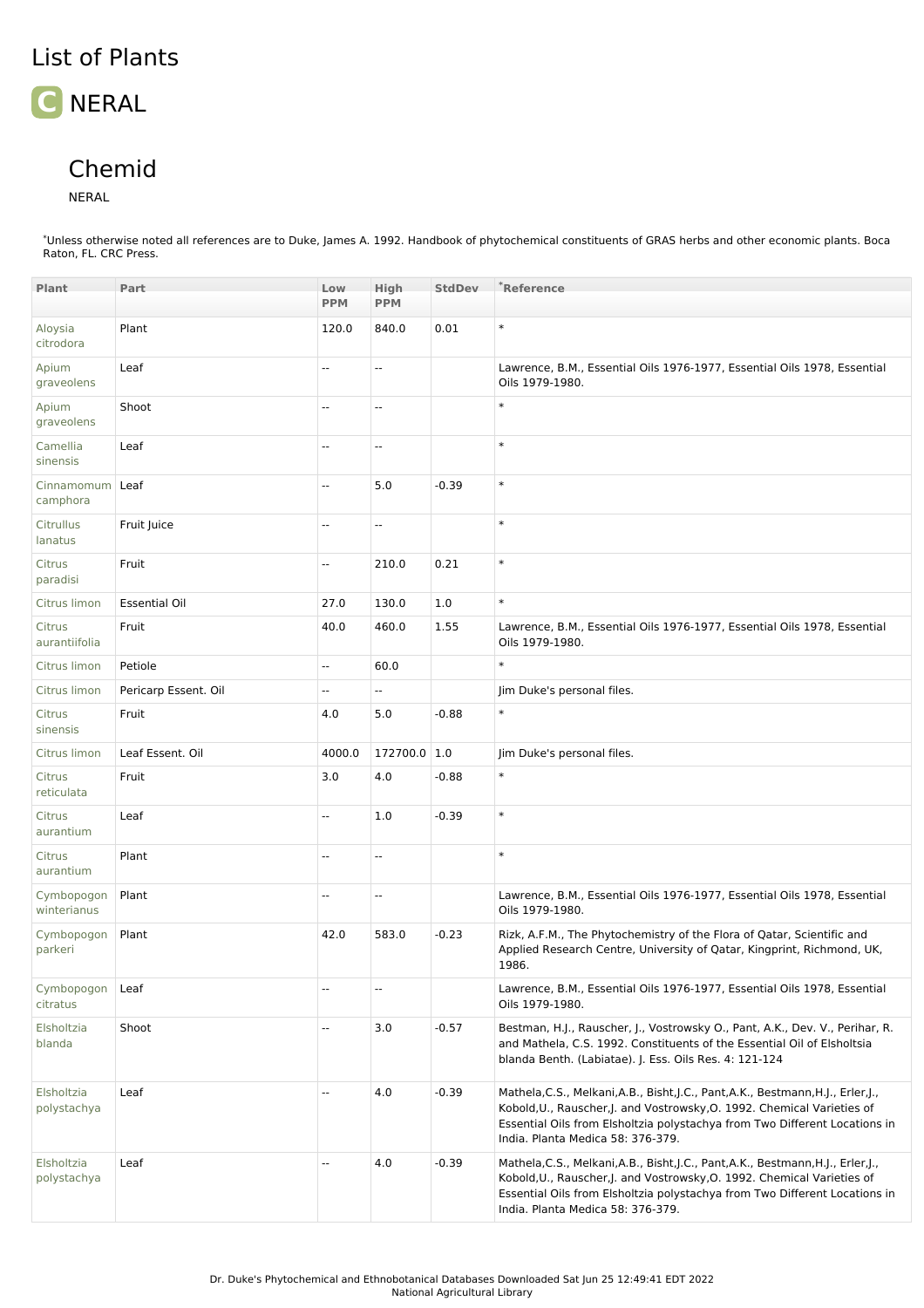| Elsholtzia<br>eriostachya | Shoot                |                          | 390.0                    | 0.67    | Pant, A.K., Dev, V., Parihar, R., Mathela, C.S., Rauscher, J., Vostrowsky, O.<br>and Bestmann, H.J. 1992. The Essential Oil from Elsholtzia eriostachya var.<br>pusilla. J. Ess. Oil Res. 4: 547-549.                                 |
|---------------------------|----------------------|--------------------------|--------------------------|---------|---------------------------------------------------------------------------------------------------------------------------------------------------------------------------------------------------------------------------------------|
| Hedeoma<br>drummondii     | Plant                | 36.0                     | 2690.0                   | 1.71    | Lawrence, B.M., Essential Oils 1976-1977, Essential Oils 1978, Essential<br>Oils 1979-1980.                                                                                                                                           |
| Hypericum<br>perforatum   | Plant                | 0.35                     | 6.3                      | $-0.76$ | $\ast$                                                                                                                                                                                                                                |
| Laurus nobilis   Leaf     |                      | $\overline{\phantom{a}}$ | $\overline{\phantom{a}}$ |         | Lawrence, B.M., Essential Oils 1976-1977, Essential Oils 1978, Essential<br>Oils 1979-1980.                                                                                                                                           |
| Lavandula<br>angustifolia | Flower               | $\overline{\phantom{a}}$ | $\overline{\phantom{a}}$ |         | Lawrence, B.M., Essential Oils 1976-1977, Essential Oils 1978, Essential<br>Oils 1979-1980.                                                                                                                                           |
| Lippia alba               | Plant                | $\overline{\phantom{a}}$ | $\overline{\phantom{a}}$ |         | Grenand, P., Moretti, C., and Jacquemin, H. 1987. Pharmacopees<br>Traditionnelles en Guyane. l'ORSTROM, Paris. 569 pp.                                                                                                                |
| Melissa<br>officinalis    | Shoot                | 10.0                     | 1100.0                   | 2.93    | $\ast$                                                                                                                                                                                                                                |
| Mentha x<br>piperita      | Leaf                 | 0.001                    | 0.01                     | $-0.39$ | Duke, J. A. Writeups or information summaries on approximately 2,000<br>economic plants, USDA, ARS, Beltsville, MD 20705.                                                                                                             |
| Micromeria<br>varia       | Shoot                |                          | 190.0                    | 0.03    | Pedro, L.G., et al. 1995. Composition of the Essential oil of Micromeria<br>varia Benth. ssp. thymoides (Sol. ex Lowe) Perez var. thymoides, and<br>endemic species of the Madeira Archipelago. flav. & Fragr. J. 10(3): 199-<br>202. |
| Micromeria<br>varia       | Shoot                | ÷.                       | 190.0                    | 0.03    | $\ast$                                                                                                                                                                                                                                |
| Monarda<br>fistulosa      | Plant                | 24.0                     | 589.0                    | $-0.22$ | Lawrence, B.M., Essential Oils 1976-1977, Essential Oils 1978, Essential<br>Oils 1979-1980.                                                                                                                                           |
| Monarda<br>russeliana     | Plant                | $\overline{\phantom{a}}$ | 54.0                     | $-0.72$ | Lawrence, B.M., Essential Oils 1976-1977, Essential Oils 1978, Essential<br>Oils 1979-1980.                                                                                                                                           |
| Monarda<br>punctata       | Plant                | $\overline{\phantom{a}}$ | $\overline{\phantom{a}}$ |         | List, P.H. and Horhammer, L., Hager's Handbuch der Pharmazeutischen<br>Praxis, Vols. 2-6, Springer-Verlag, Berlin, 1969-1979.                                                                                                         |
| <b>Myrtus</b><br>communis | Shoot                | $1.0$                    | 2.0                      | $-0.57$ | $\ast$                                                                                                                                                                                                                                |
| Ocimum<br>gratissimum     | Flower               | 466.0                    | 695.0                    | 1.0     | Charles, D.J. and Simon, J.E. 1992. A New Geraniol Chemotype of Ocimum<br>gratissimum L. J. Ess. Oil Res. 4: 231-234.                                                                                                                 |
| Ocimum<br>basilicum       | Plant                | Ξ.                       | 5.0                      | $-0.76$ | Die Nahrung. Pino, J., Rosado, A., Goire, I., Roncal, E., and Garcia, I. 1993.<br>Analysis of the Essential Oil from Cuban Basil. Die Nahrung 37:(5): 501-<br>504.                                                                    |
| Ocimum<br>tenuiflorum     | Plant                | 350.0                    | 3150.0                   | 2.14    |                                                                                                                                                                                                                                       |
| Ocimum<br>basilicum       | Leaf Essent. Oil     | $\overline{\phantom{a}}$ | 1000.0                   | $-1.0$  | $\ast$                                                                                                                                                                                                                                |
| Ocimum<br>basilicum       | Shoot Essent. Oil    | Ξ.                       | 2000.0                   |         | $\ast$                                                                                                                                                                                                                                |
| Ocimum<br>gratissimum     | Leaf                 | 150.0                    | 210.0                    | $-0.33$ | Charles, D.J. and Simon, J.E. 1992. A New Geraniol Chemotype of Ocimum<br>gratissimum L. J. Ess. Oil Res. 4: 231-234.                                                                                                                 |
| Pelargonium<br>roseum     | Shoot                | ÷.                       | 18.0                     | $-0.52$ | $\ast$                                                                                                                                                                                                                                |
| Pelargonium<br>graveolens | <b>Essential Oil</b> | 2.0                      | 12.0                     | $-1.0$  | $\ast$                                                                                                                                                                                                                                |
| Petroselinum<br>crispum   | Leaf                 | $\overline{\phantom{a}}$ | 2.9                      | $-0.39$ | $\ast$                                                                                                                                                                                                                                |
| Pimenta<br>racemosa       | Leaf                 | $\overline{\phantom{a}}$ | 11080.0                  | 2.65    | $\ast$                                                                                                                                                                                                                                |
| Rosa<br>damascena         | <b>Essential Oil</b> | Ξ.                       | Ξ.                       |         | $\ast$                                                                                                                                                                                                                                |
| Salvia sclarea            | Plant                | 0.4                      | 340.0                    | $-0.45$ | Flavour and Fragrance Journal, 6: 154.                                                                                                                                                                                                |
| Telosma<br>cordata        | Flower               | $\frac{1}{2}$            | 71.0                     | $-1.0$  | K. Furukawa, T. Arai, S. Hashimoto, (1993); Volatile components of<br>Telosma cordata Merrill flowers, Flavour Fragr. J., Vol 8, 221-223.                                                                                             |
| Thymus funkii Shoot       |                      | Ξ.                       | 5.0                      | $-0.56$ | Vila, R., et al. 1995. Composition and study of the variability of the<br>essential oil of Thymus funkii Cousson. Flav. & Fragr. J. 10(6): 379-383.                                                                                   |
| Thymus<br>capitatus       | Plant                | Ξ.                       | ш,                       |         | Lawrence, B.M., Essential Oils 1976-1977, Essential Oils 1978, Essential<br>Oils 1979-1980.                                                                                                                                           |